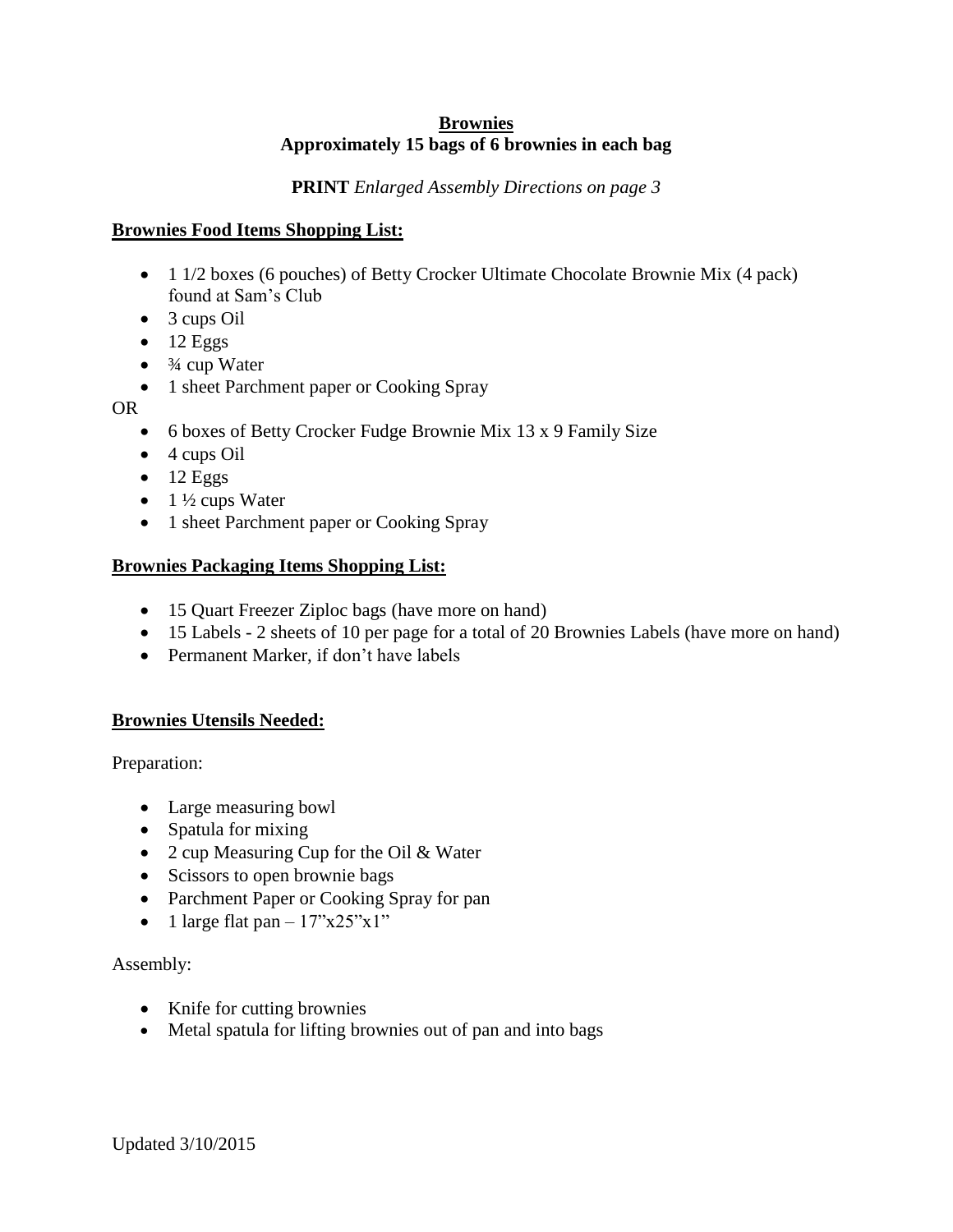# **Brownies Kitchen Prep:**

- Open the brownie mix pouches
- Put mixes into large measuring bowl
- Add oil
- Add water
- Add eggs
- Mix thoroughly
- Line 17" x 25" x 1" pan with Parchment Paper or spray pan with cooking spray
- Spread mixture on the pan
- Bake in 300 degree convection oven for 23 25 minutes. Check for doneness.
- Cool to cut ... Options for cooling so can cut easily:
	- o Take outside
	- o Prop pan up on something like 6 inverted soup bowls for air to get under
	- o After mostly cool, place pan on shelf in upright freezer for 10 minutes to cool further.
	- o Make early in your cooking session.
- Cut brownies into approximately 2 inch squares. We found that 8 rows by 11 rows worked well in these size pans with 6 in a bag.

# **Brownies Assembly:**

- Apply Brownie Label to Ziploc quart bags or write "Brownies" on bag with permanent marker
- Place 6 brownies in each bag.
- Seal bag